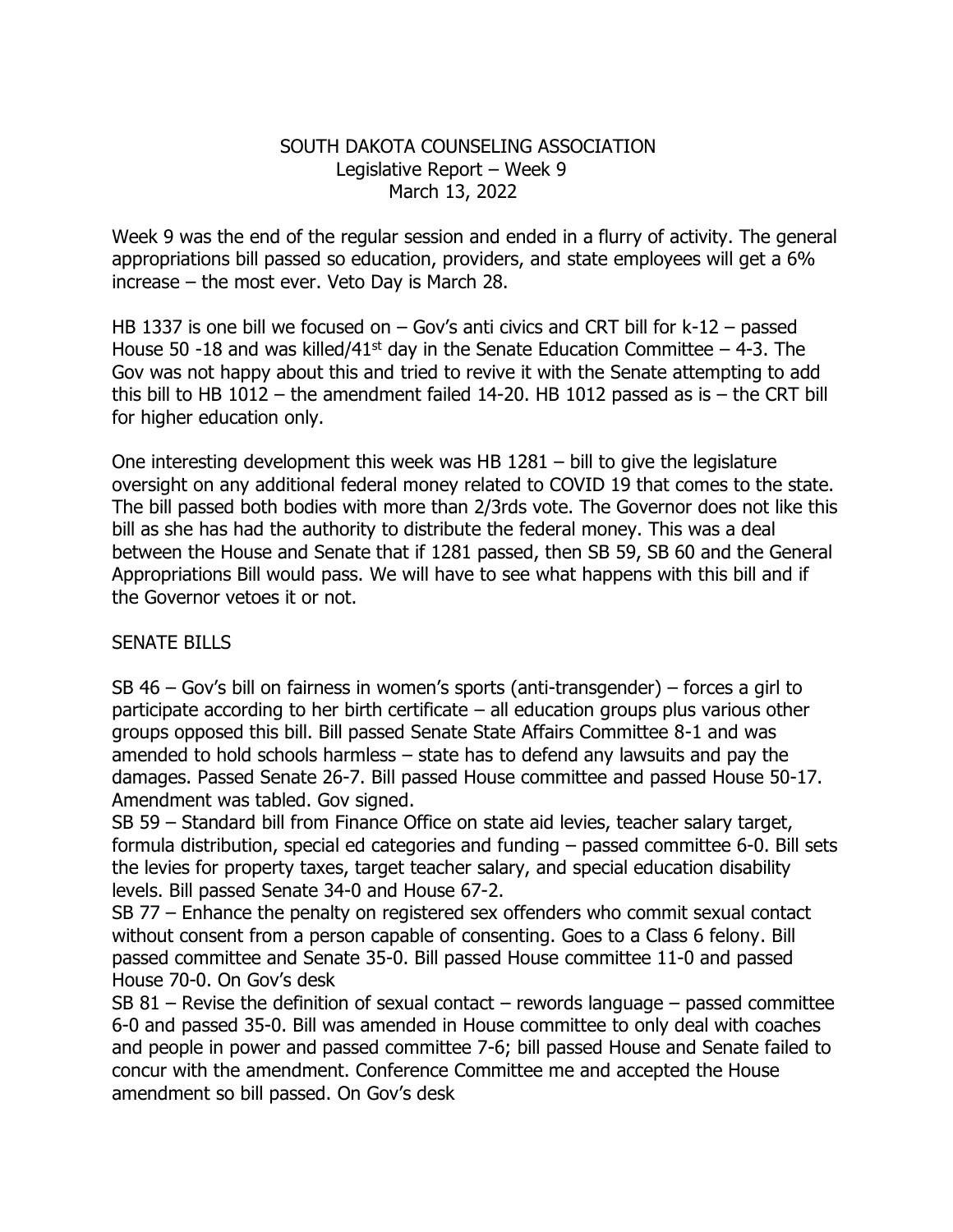SB 83 – Modifies when a motion for expungement of an arrest record may be made – bill has 3 amendments and then passed committee, passed Senate 34-0. Bill passed House committee 11-0 and passed House 65-0. On Gov's desk

SB 95 – Changes the time for review of Teacher Compensation report from every 3 years to 2 years and changes the term of appointment. Passed committee 7-0, passed Senate 34-0. Passed House Educ Committee and passed House 62-3. On Gov's desk SB 139 – Provides for creation and funding Oceti Sakowin community based school – charter school – passed committee 6-1, passed Senate 22-13 – we still have problems with funding, governance, board structure, transparency and who is responsible for what. Two amendments were put on the bill reducing the number from 4 to 2 and then allowing sponsoring district to accept or deny the application if it is complete. See the narrative – bill failed in House Education Committee 8-4

SB 141 – Title bill for retirement

SB 143 – Title bill for education – passed 32-0 – Now in the House to use if needed – bill was tabled

SB 167 – Clarify the certification process for teachers and school administrators – deals with violation of code of ethics – amendment was agreed too, and bill passed committee and passed Senate 32-0. Bill passed House Educ Committee 6-0, was removed from consent calendar and then it passed House 54-15.

SB 198 – Revise provisions related to juvenile offenders – it is time to revisit this program – bill passed committee 8-1, fiscal note requested passed Senate 22-13 – should support. Bill was amended in House State Affairs Committee to take out the hammer/enforcement part and so now it is simply a summer study. Bill passed committee 12-0 and passed House 37-32. Senate failed to concur with amendment and failed to appoint conference committee, so bill is dead. The education groups may put together a task force to deal with possible changes and then bring in legislation next year.

## HOUSE BILLS

HB 1012 – Gov's bill on Critical Race Theory – all education groups are opposing as this is not happening in SD. Bill was hoghoused to be a bill affecting only higher education and technical schools. Section 1 was amended out and amended again at the end so bill really does nothing. Title was amended so now CRT isn't even mentioned in the bill – passed committee and passed House 54-14. Bill passed Senate Educ Committee 4-3 and then passed Senate with a minor amendment 27-8– House concurred with the amendment 60-10.

HB 1068 – Bill to clarify the processing of sexual assault kits performed on 16 & 17 year olds – still requires mandatory obligation in law – passed committee 12-0 and passed House 67-0 on consent. Bill was amended in Senate committee and passed Senate. House failed to concur. Conference Committee met and put the bill back to the original bill that passed the House and then both bodies adopted the report. On Gov's desk HB 1110 – Appointment of a quardian or special advocate for abused or neglected child There are two judicial districts that have trouble getting CASA volunteers to help with